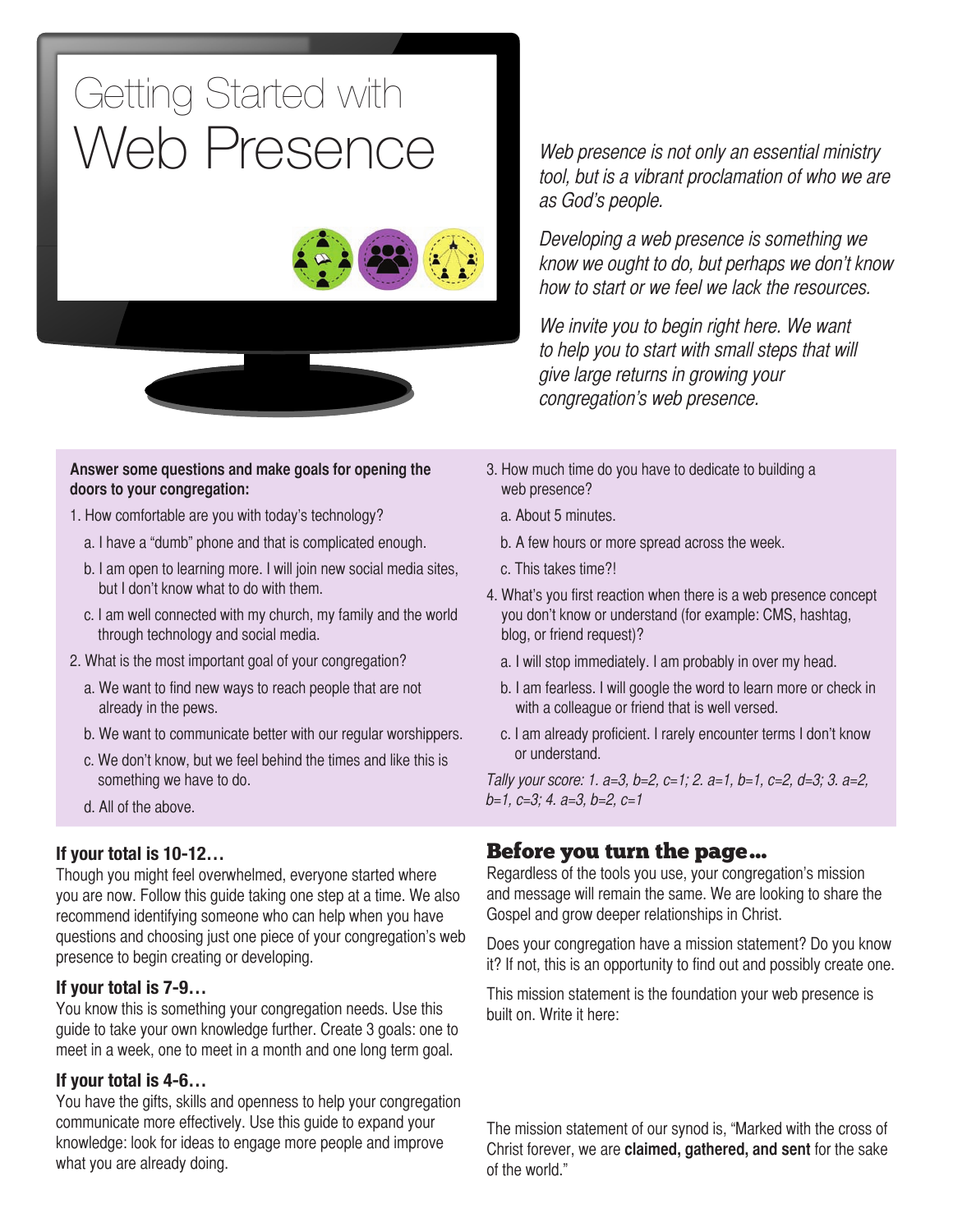

# Always be close by with social media

If you look at the mission statements of the largest social media companies, you'll notice that their main goal is to allow people to share what they care about the most with others. It seems like a natural step for congregations to share the Gospel then with the wider community. Social media allows congregations to create a community that bursts out of our building walls. Imagine being able to spread a message carried through the morning subway commute, to a meeting, into the schoolyard, and shared over the dinner table. Don't miss out!



### **Facebook**

Facebook has over 874 million active users in the world. Congregations can add basic information to their profile and then add frequent posts of

text, photos, and even video that will appear in your follower's newsfeed. People can also "check-in" to tell others when they are at church.

Here's a few easy ways to take your Facebook page further:

- 1. **Create an event page** for an event like Vacation Bible School or Summer Camp. Invite people to join to post photos or stories from the event.
- 2. **Post a daily prayer, Bible verse, quote or reflection.**  Help followers to stay centered in faith throughout the day.
- 3. **Ask people to invite their friends to "like" your page** (this means they become a follower). If you are looking to get a few more followers, try **offering a prize** for the 100th person to like the page. (Prizes could be a study Bible, a customized painting from the Sunday School kids, or the pastor delivering a basket of cookies.)
- 4. Your page on Facebook will have a profile picture and a cover photo. Use these to **highlight activities in your congregation**: service projects, art exhibits, or recent worship. Another idea is to change the cover photo with the church seasons to help people to learn more about each liturgical season or special day.

### **Learn More with Video Tutorials**

Visit [www.mnys.org](http://www.mnys.org/webpresence)/webpresence to see a step-by-step video tutorial on starting out with social media.



### **Twitter**

Over 500 million tweets (posts on Twitter) are sent each day. Twitter has many of the same of functions as Facebook, but all posts are limited to

a short 140 characters. (The first 140 characters in this section are underlined.) Since space is limited, it can look like another language: Twitter users have a shorthand to keep the character count down.

Here are some common abbreviations on Twitter:

- **• RT = Re-Tweet**: This is taking someone else's post and sending it to your followers.
- **• TBT = Throw Back Thursday**: Share something from the history of your congregation (often it is a picture)
- **• FF = Follow Friday**: Take a moment to recommend who your followers should start following, like @ELCA, @LuthWorldRelief, @ELCABishopEaton, or @ELCAYouth

They also use hashtags (#followedbyawordorphrasewithoutspaces) to help categorize what they are posting. You can see what popular topics are or what other Twitter users are posting under a particular hashtag. Hashtags can be found in ads and other social media networks.

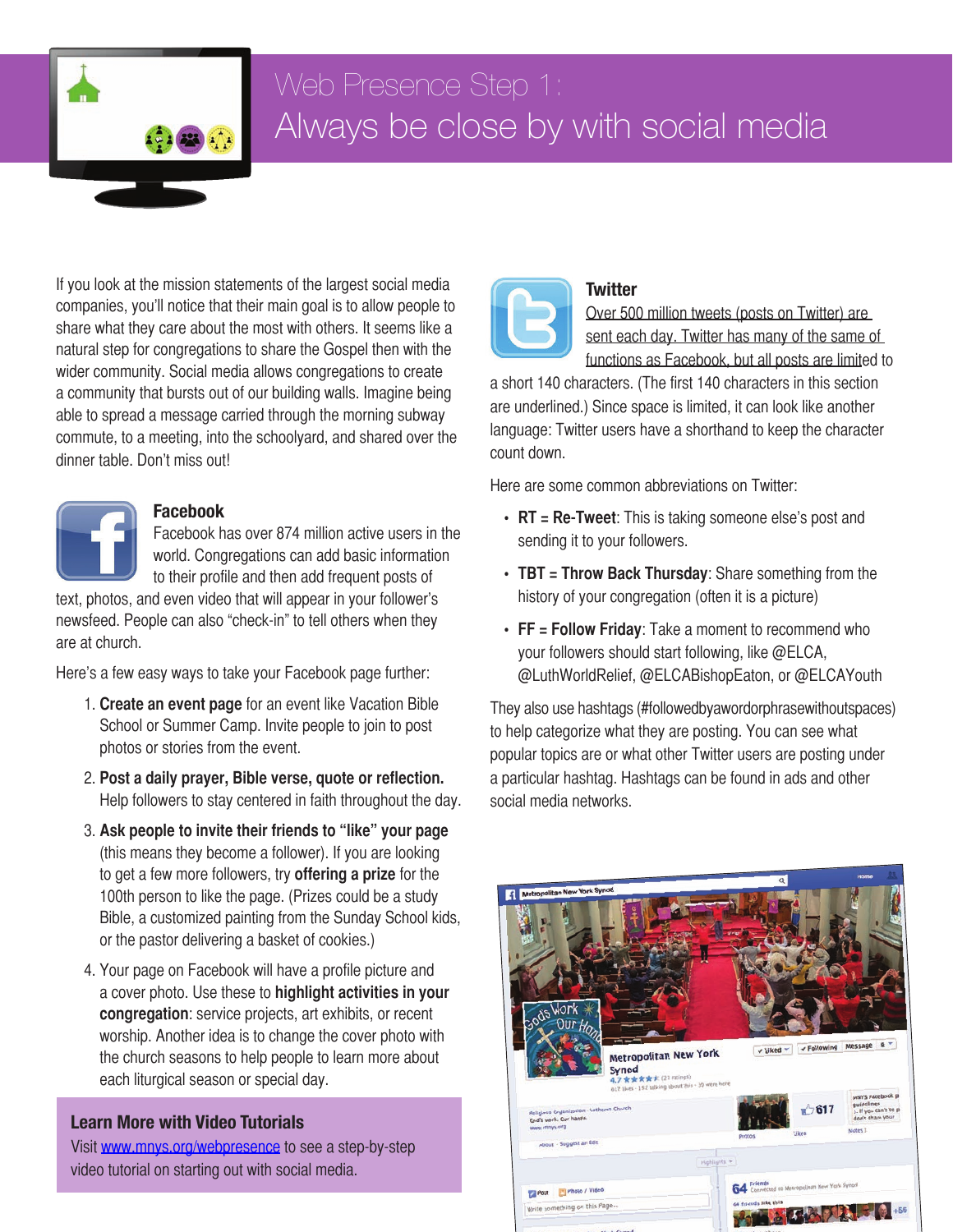# Open the door with your website



We know the old story where Martin Luther posted his 95 Theses to the church door in Wittenburg. The church door served as the community bulletin board. Five hundred years ago, this was a huge communication tool and it worked well! Today, our front doors are on the web. Both people new to your congregation and those who are already members are likely to look for information through your website or social media pages. Have you made sure people finding what they are looking for?

Your website will give people a glimpse into the community of people that are gathered there. You have the opportunity to show them what your congregation is most passionate about. Your website can literally open the door to them and welcome them into your congregations.

### **Basic Information**

When thinking about your congregation's website, often the simpler, the better. Make a list of the 5 most important things for someone to know. Perhaps:

- 1. your congregation's name
- 2. worship times
- 3. address/phone number
- 4. staff and pastor
- 5. how to find more info (where you can link to social media)

These are the things that people should be able to see first when they visit your website. In fact, some congregations might not need more than these things.

### **Learn More with Video Tutorials**

Visit [www.mnys.org/](http://www.mnys.org/webpresence)webpresence to see a step-by-step video tutorial on creating a website.



### **First Impression**

How do you know you are welcome at someone's home? Do they put out the welcome mat, hang a wreath, and turn on the light? Studies show that people make quick decisions about a website (in 50 milliseconds!). When you choose a template for your website or talk to a web designer, keep in mind that aesthetics make a huge difference. People tend to stay on websites with clean, simple designs that are pleasing to their eye.

The phrase is "Photos speak a thousand words." Gather recent, high quality photos of your congregation living out its mission. You can challenge others to help gather these with a photo scavenger hunt or find someone who is skilled at photography (or taking a class in photography) that can be at upcoming worship services and events.

### **Recommended Providers**

There are a many companies that make it possible for *anyone* to build website. These "template" providers make it simple. You can drag and drop photos and update information easily. While there are plenty of places that will help you build a website, here are tried-and-true recommendations from congregations:

- 1. Clover Sites: [www.cloversites.com](http://www.cloversites.com)
- 2. SquareSpace: [www.squarespace.com](http://www.squarespace.com)
- 3. Wix: [www.wix.com](http://www.wix.com)
- 4. Dot5Hosting: [www.dot5hosting.com](http://www.dot5hosting.com)

Each of these are \$20 or less per month and include customer support, templates, and storage. They also provide simplified backend software, which means creating and editing your website is as easy as typing up a document.